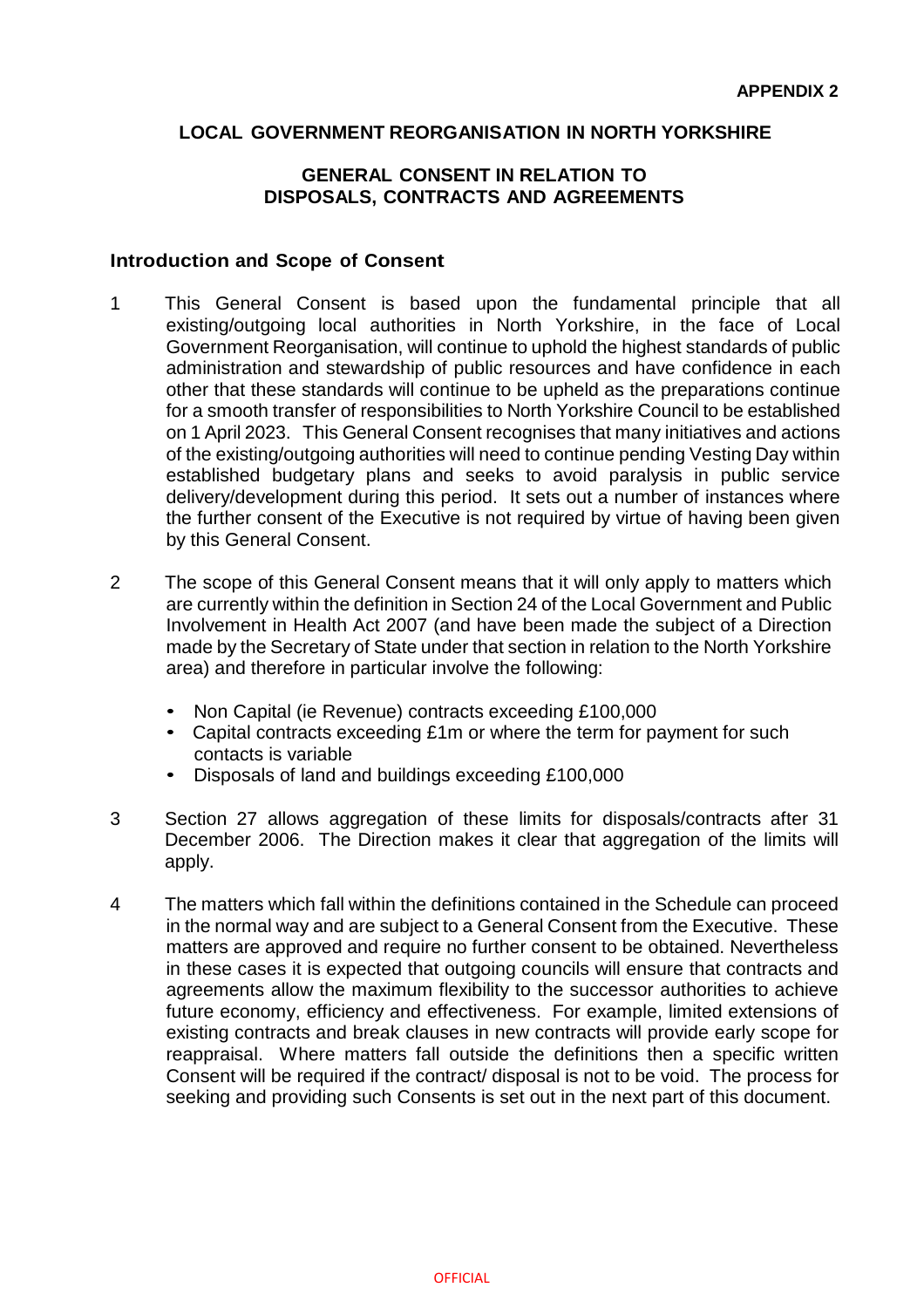# **Process for seeking, and giving, of specific Consents**

- 1 Where a Specific Consent is required, the Authority seeking the Consent shall submit a written request to officers designated for these purposes by the Executive (the "Designated Officers" are the Section 151 Officer and Monitoring Officer) in question providing such information as is reasonably required by those officers. The Section 151 Officer shall be authorised (and have the delegated power from the Executive) to give any consents required, but shall, at their discretion refer the matter to the relevant Executive Member or the Executive for a decision.
- 2 Records of the decisions of the Section 151 Officer and the Executive Member will be maintained. Where decisions were taken to give a Consent then these will be reported retrospectively to the Executive.

#### **Review**

This General Consent will be kept under review by the Executive and amended or developed as necessary in the light of experience and practical application.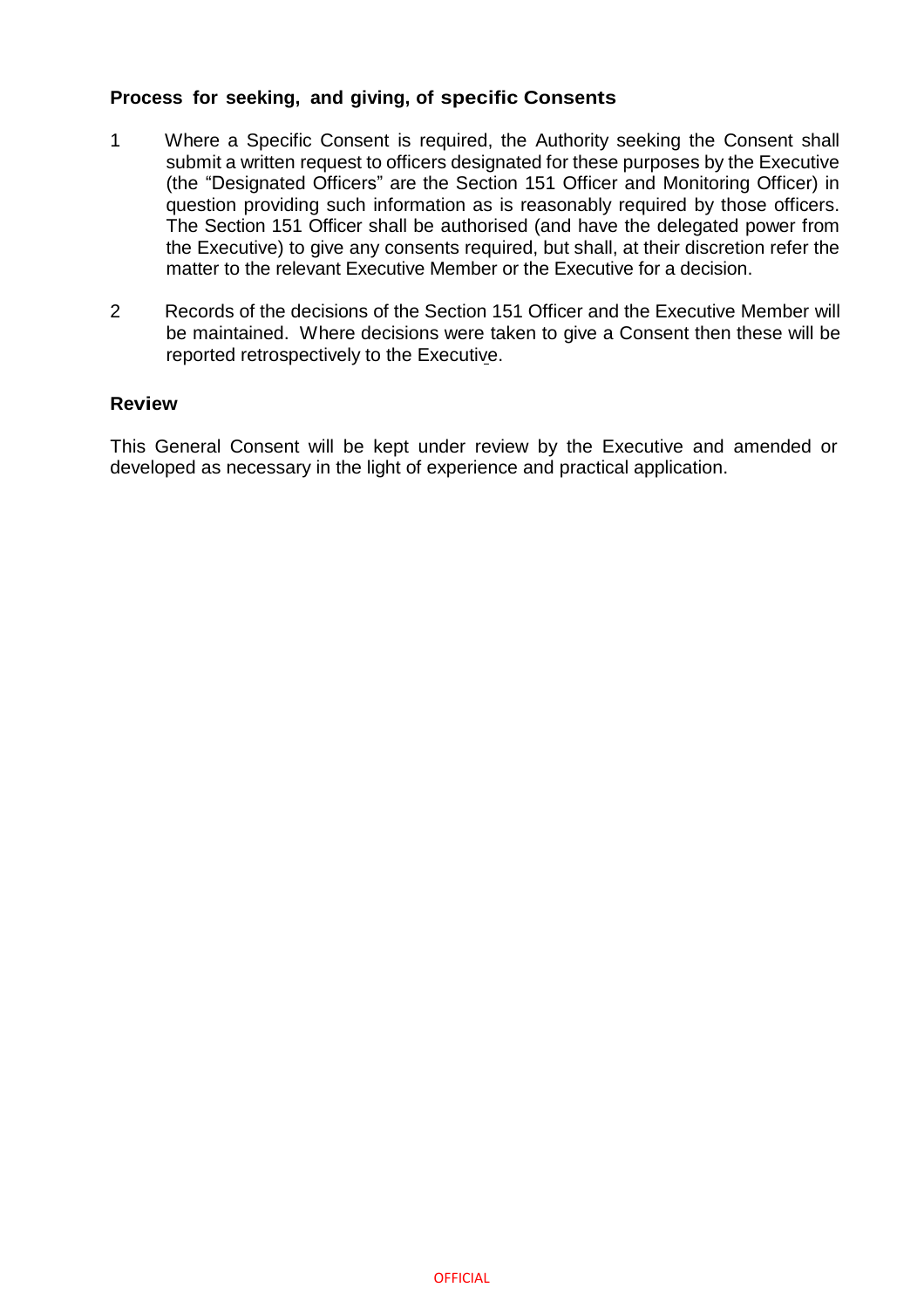# **The Schedule**

# **TRANSACTIONS WHERE A GENERAL CONSENT TO PROCEED APPLIES**

### **1. Approval for Revenue Expenditure**

The Executive gives a general consent to the District and Borough Councils to fulfil their revenue budget as approved by:

- (a) Craven District Council on 1<sup>st</sup> February 2022
- (b) Hambleton District Council on 22nd February 2022
- $(c)$  Harrogate Borough Council on  $9<sup>th</sup>$  February 2022
- (d) Richmondshire District Council on 22nd February 2022
- $\overrightarrow{e}$  Ryedale District Council on 24<sup>th</sup> February 2022
- (f) Scarborough Borough Council on  $25<sup>th</sup>$  February 2022
- (g) Selby District Council on 24<sup>th</sup> February 2022.

#### **2. Land Transactions/Asset Disposals/Capital**

- A disposal certified by the Monitoring Officer of the disposing authority that it is required by statute (e.g. purchase notices, compulsory purchase notices, right to buy sales) or in fulfilment of an enforceable legal obligation in existence as at 22.05.2022.
- Leases of commercial premises built and/or existing as at 18 December 2007, with or without a premium, where the terms are certified as representing the best consideration that can be reasonably be obtained.
- Leases for seven years or less where the annual rental payable does not exceed £50,000 per annum.
- Consents to assignments, underleases and variation of terms where these are commercially prudent under a value of £50,000 in totality.
- All land and other related transactions in order to deliver the capital projects as identified in Annex A - General Consents to Capital Projects.
- There is a presumption that there will be no capital disposal or land sales outside of those identified, and therefore individual land disposals outside those identified will need specific approval.

#### **3. Contracts/Procurement**

- Contracts for goods or services which do not extend beyond 1<sup>st</sup> April 2023 where the contract does not contain provisions to enable extensions beyond that date.
- All contracts identified in Annex B Procurement Forward Plan. This Plan is to be lodged with (and approved by) the Assistant Chief Executive, Legal & Democratic Services and the Corporate Director, Strategic Resources by 20<sup>th</sup> May 2022 and is to be consistent with the Revenue Budget and Annex A as referred to above.
- Emergency responsive maintenance of buildings and highways up to a value of £200,000 in totality.
- Any contract for goods or services which is required as an essential response to a civil emergency.
- Contracts relating to the employment of staff or agency workers of a value under £50,000 per year. In considering approvals for above this amount the Section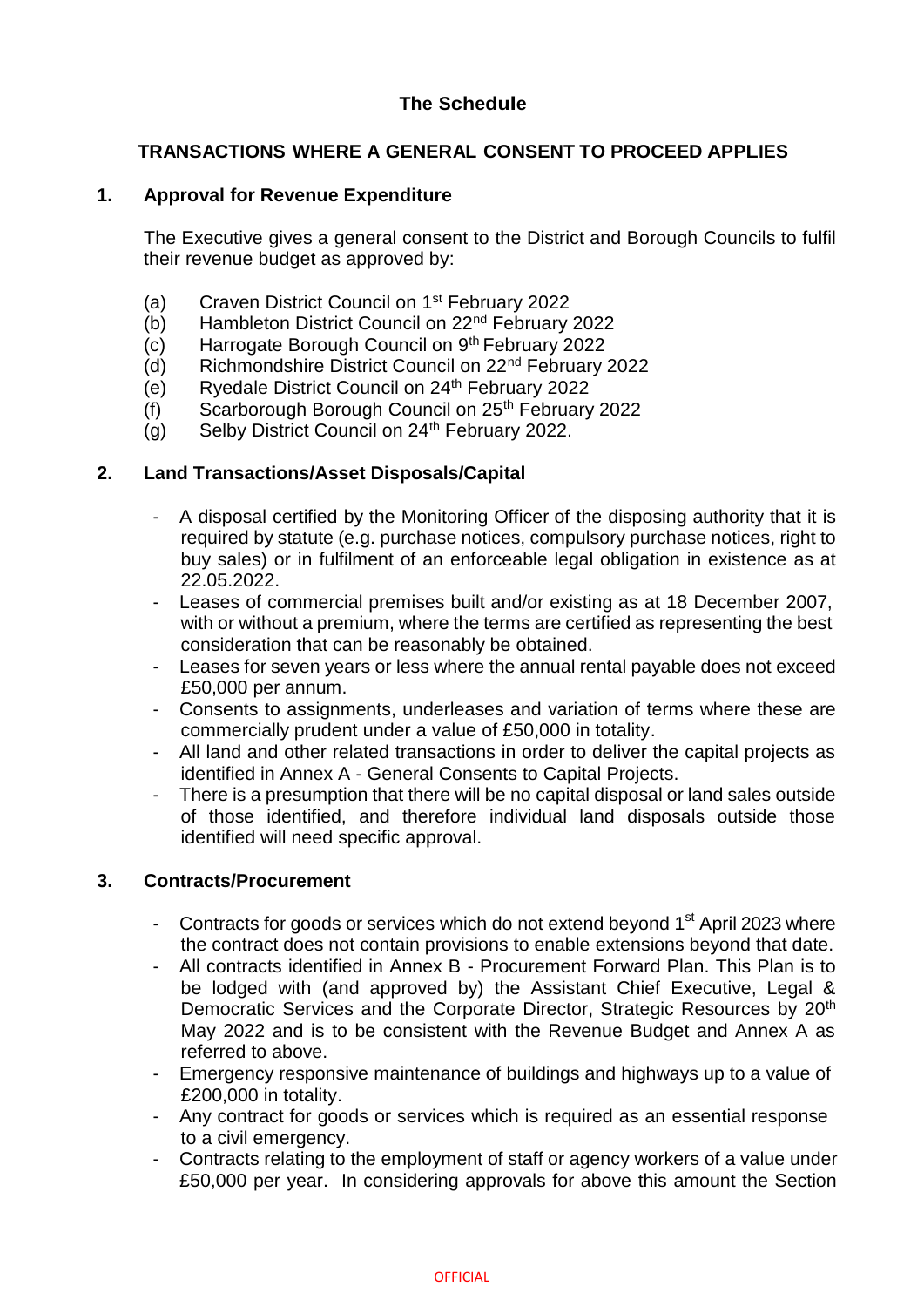151 Officer will consult with the Assistant Chief Executive - Business Support for the County Council and the relevant officers within the District Councils.

- Agreements relating to the investment of local authority funds either for short or long term purposes in accordance with an Authority's existing agreed Treasury Management Strategy. For avoidance of doubt, all new external borrowing would need specific approval to check whether it is possible to internally finance within the 8 Councils prior to drawing down external borrowing. In addition, for the avoidance of doubt, all new alternative / commercial investments as part of a treasury management strategy will require specific consent prior to contracts being exchanged.

#### 4. Use of Reserves

It is recognised that the current economic climate is such that some contracts and areas of spend may well be in excess of budgets. As a result the Executive gives additional approval to use additional levels of Reserves for revenue or capital purposes of up to a maximum of £200k where this is for each area of spending that was committed to as part of the original Revenue Budget (as set out in 1. Above) or the General Consents to Capital Projects (Annex A to this report). For the sake of clarity, this does not apply to new schemes which will require consent.